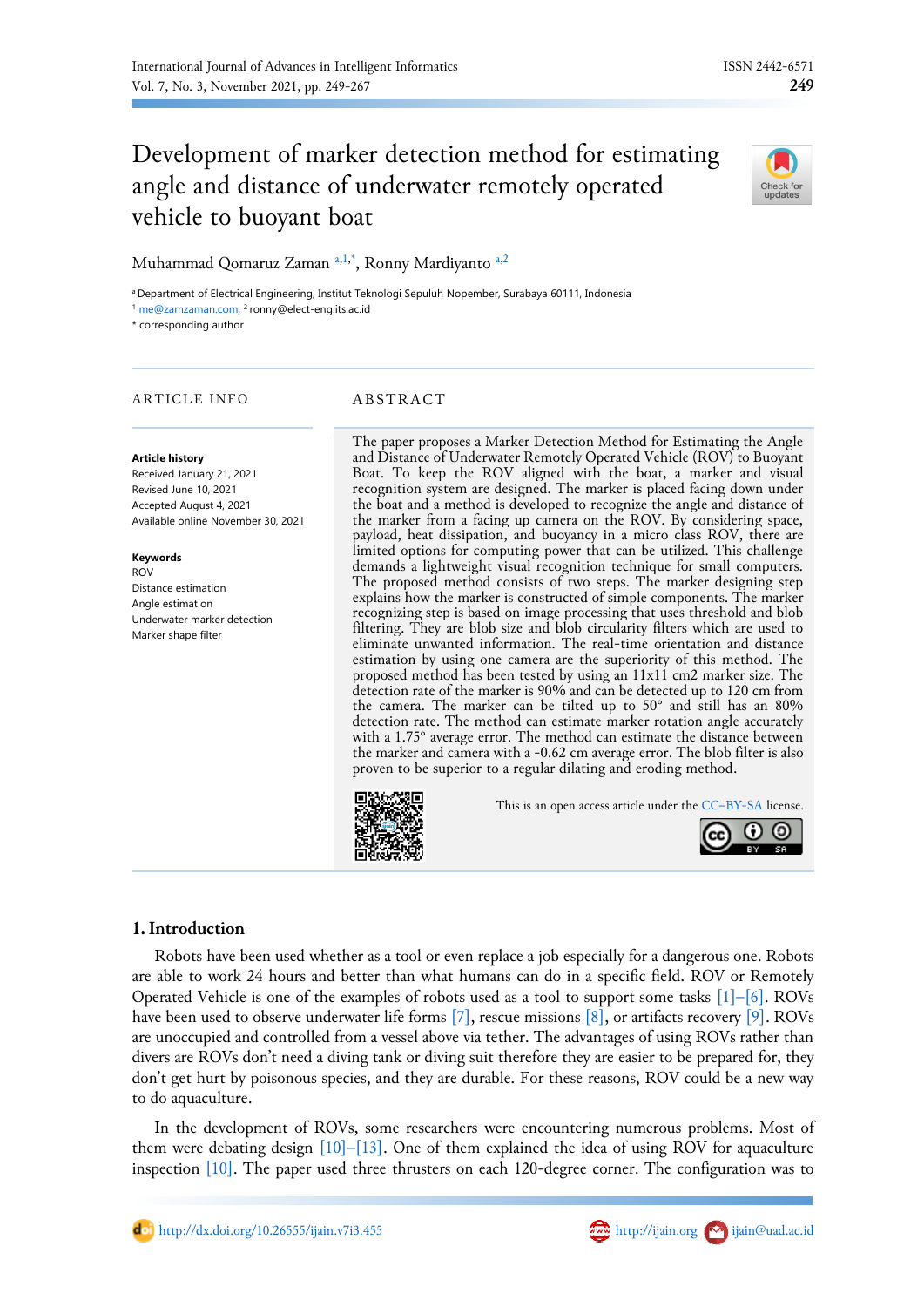allow ROV to maneuver in every direction of 2D space. The ROV stated in this paper has no thruster to move up and down in the water. These motions were achieved by rolling its umbilical cable. But without a thruster to lift ROV up and down, the ROV could only maneuver in a pendulum-like motion. However, this was a very effective low-cost design.

There was also a paper that designed an ROV with four thrusters [\[11\].](#page-17-2) The ROV was designed to resemble a torpedo except without fins. The ROV was highly maneuverable in all directions. The disadvantage of using this design was the inability to maneuver without changing its heading direction. This feature was important for underwater observation. Above all of that, this design was suitable for exploration.

A highly maneuverable ROV usually comes with additional thrusters, therefore, making it more expensive. This was done by a paper which designed an ROV with seven thrusters to achieve six DoF (Degree of Freedom) movement [\[12\].](#page-17-4) Four horizontal thrusters were placed symmetrically in each corner of the ROV. These thrusters provided complete x and y-axis translation and z-axis rotation (yaw). Three vertical thrusters provide x and y-axis rotation (pitch, roll) and z-axis translation. Depth sensor, GPS, IMU, DVL, as well as USBL were part of the ROV to navigate.

Another challenging problem with ROVs is localization. This is because it is very hard to propagate electromagnetic signals in a conductive medium such as salty water. Localization enables underwater robots to be fully autonomous, such as Autonomous Underwater Vehicle (AUV), in finding power stations or docking stations on the surface or underwater to prolong their operations. Acoustic transponders and beacons are a common solution to tackle these problems [\[14\]](#page-17-5)[–](#page-17-6)[\[18\].](#page-17-7) Because it is not a cheap solution, many researchers used image processing to achieve this goal. Some researchers used five lamps as markers to a dock [\[19\].](#page-17-8) The downside of this method was the light of the markers made the surrounding water body glows. This problem made it hard to recognize the markers. The other challenge of this method was the light of the markers was reflected by the water surface. The reflection looked similar to its original.

Marker design greatly affects the performance of automatic docking. A color-based marker was another solution to distinguish the dock and the other surrounding object. The unique color of this marker was then filtered by a camera and then a dock could be recognized  $[20]$ [–](#page-17-10) $[25]$ . The problem of using this type of marker was choosing a unique color to make it different than the other surrounding colors and the color of the marker can be altered underwater. Another challenge was to choose the right filter to recognize the chosen color that has been used as a marker.

Another researcher used a stereo camera to recognize a dock [\[26\]](#page-17-12)[–](#page-17-13)[\[30\].](#page-18-0) 3D marker was placed on the dock to be recognized. This marker was also used as a pose estimator. The power of using these cameras as visual sensors was the ability to measure their distance to a docking station. A genetic algorithm could be applied to find the best pose of the marker. This method offered a high accuracy. But this system needed two cameras which were requiring high computing power. Because of those reasons, the system needed an expensive computer.

In this research, the buoyant boat is an Unmanned Surface Vehicle (USV). It was developed to stay floating on the water surface for days to collect weather and water quality data [\[31\].](#page-18-1) A micro-class ROV was developed to explore and observe underwater life underneath the buoyant boat. The ROV needs to follow the boat or return to the boat when needed and this task can be aided by the ability of the ROV to align itself to the boat. For this reason, the position, distance, and orientation of the boat relative to the robot need to be obtained. Based on previous research, a camera and a marker system can be used. The challenge is that underwater vision is not as clear as above surface vision because of water turbidity. Also, the micro-class ROV has limited computing power because it has very limited space and payload. That is why the stereo vision or multiscale feature extraction method cannot be used. Hence, a glowing marker is designed and a corresponding algorithm to recognize it is developed.

This paper develops a marker detection method for estimating the angle and distance of underwater Remotely Operated Vehicle to Buoyant Boat. The objective of the method is to improve the performance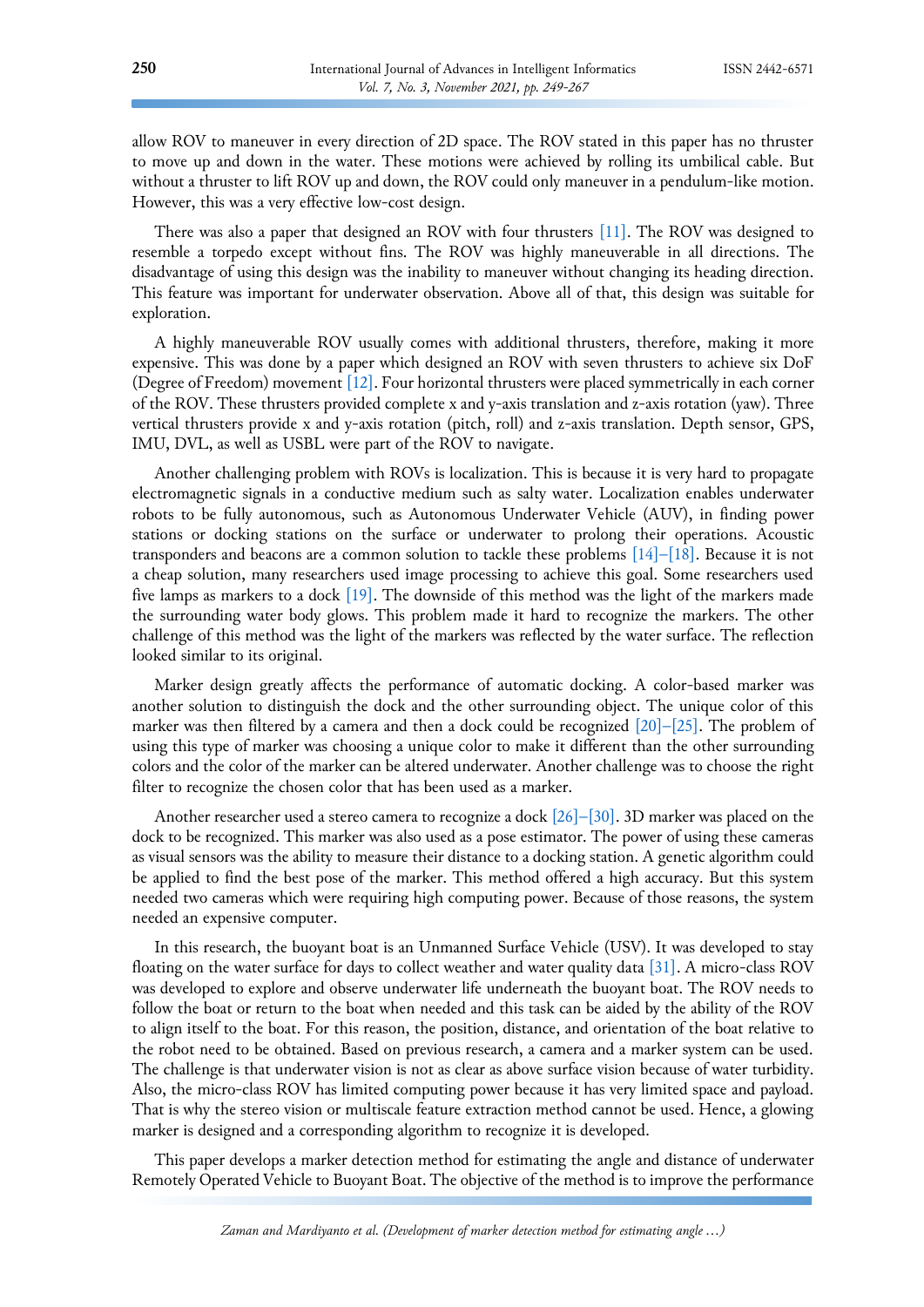of the existing marker detection in terms of accuracy and detection speed. These factors are the key for the method to be implemented in a small computer to reduce the cost of the system. This paper uses a camera and image processing to gain the marker information. A shape filter is introduced to recognize the marker.

The key contribution of this paper is a method to sense a close-range relative pose of a buoyant boat to an ROV using a glowing marker. The first characteristic of the proposed method is high rate sensing. The method is developed to fit in a pocket-size computer Raspberry Pi and it is expected to have an even higher sensing rate in a more powerful computer. The second characteristic is high precision. The proposed method provides centimeter distance estimation accuracy with an estimation average error of less than 1 cm. Also, high accuracy orientation estimation is provided which is not available in acoustic transponders. The third characteristic is low cost. Even in the development phase, the proposed method has a lower cost compared to the acoustic transponder or multiple camera systems and it is expected to have an even lower cost when mass-produced.

The writing arrangement of this paper is described as follows. Section 1 mentioned some related works, background, and challenges of the research. Section 2 describes of overall hardware configuration which explains the hardware that is used. Section 3 explains the marker design and the corresponding way to recognize it. Results and Discussion are included in Section 4 which shows the performance of the proposed method. Section 5 states the conclusion of the research.

The diameter of the hull body of the ROV is 15 cm and the width is 30 cm. There are six motor drivers that can deliver 30 A and 12 V of electricity for the thrusters. The hull contains all the sensors, actuators, controllers, and communication modules to protect them from a single drop of water. Considering the space, payload, heat dissipation, and buoyancy of the ROV, few computer options can fit into the hull space. This research uses Rasberry Pi 3 model B as the main processing unit.

# **2. Method**

The goal of this research is to deliver a marker recognition that has low computation demand to align the ROV with the buoyant boat. The method must be simple enough to fit in a small computer, i.e. Raspberry Pi. For this purpose, this method is divided into two major steps. The first is the marker design step which explains how to craft a uniquely shaped marker to reduce the computational burden. The second is the marker recognition step which is intended for eliminating unwanted image information, recognizing the marker, and obtaining distance and orientation features from the marker. The designed marker is made to distinguish itself from any other underwater objects or light sources and the proposed image processing procedures are designed to recognize this specific marker.

### **2.1. Overall hardware configuration**

The system consists of 2 main bodies. The first body is the buoyant boat. It stays afloat on the water surface carrying a solar panel, battery packs, data logger devices, wireless communication modules, and a docking station. The docking station is placed beneath the boat with a marker facing downward. The second body is the ROV which can move freely under the boat. Both bodies are connected via a tether cable. Wired communication is a common practice in ROV configuration to transmit data between ROV and parent ship since it is far more reliable compared to underwater radio communication. The position of the buoyant boat and the ROV under the water surface is illustrated in [Fig.](#page-3-0) 1.

The illustration of ROV thrusters configuration is depicted in [Fig.](#page-3-0) 1. ROV has 6 DoF movements with the help of 6 thrusters. It can hold the depth with pressure sensor feedback. Pitch and roll orientations are stabilized with the help of an inertial measurement sensor. By utilizing thrusters 1, 2, and 3 as shown in [Fig.](#page-3-0) 1, the ROV is stabilizing its roll-pitch-depth pose. Thrusters number 4 and 5 are used to locomote the ROV in yaw and longitudinal direction and thruster number 6 is used to locomote the ROV in the lateral direction. To keep the ROV aligned with the boat, it needs lateral, longitudinal, and yaw pose stabilization with respect to the boat. These can be achieved by using image data as feedback. For this purpose, this paper proposes a method to acquire the position and orientation of a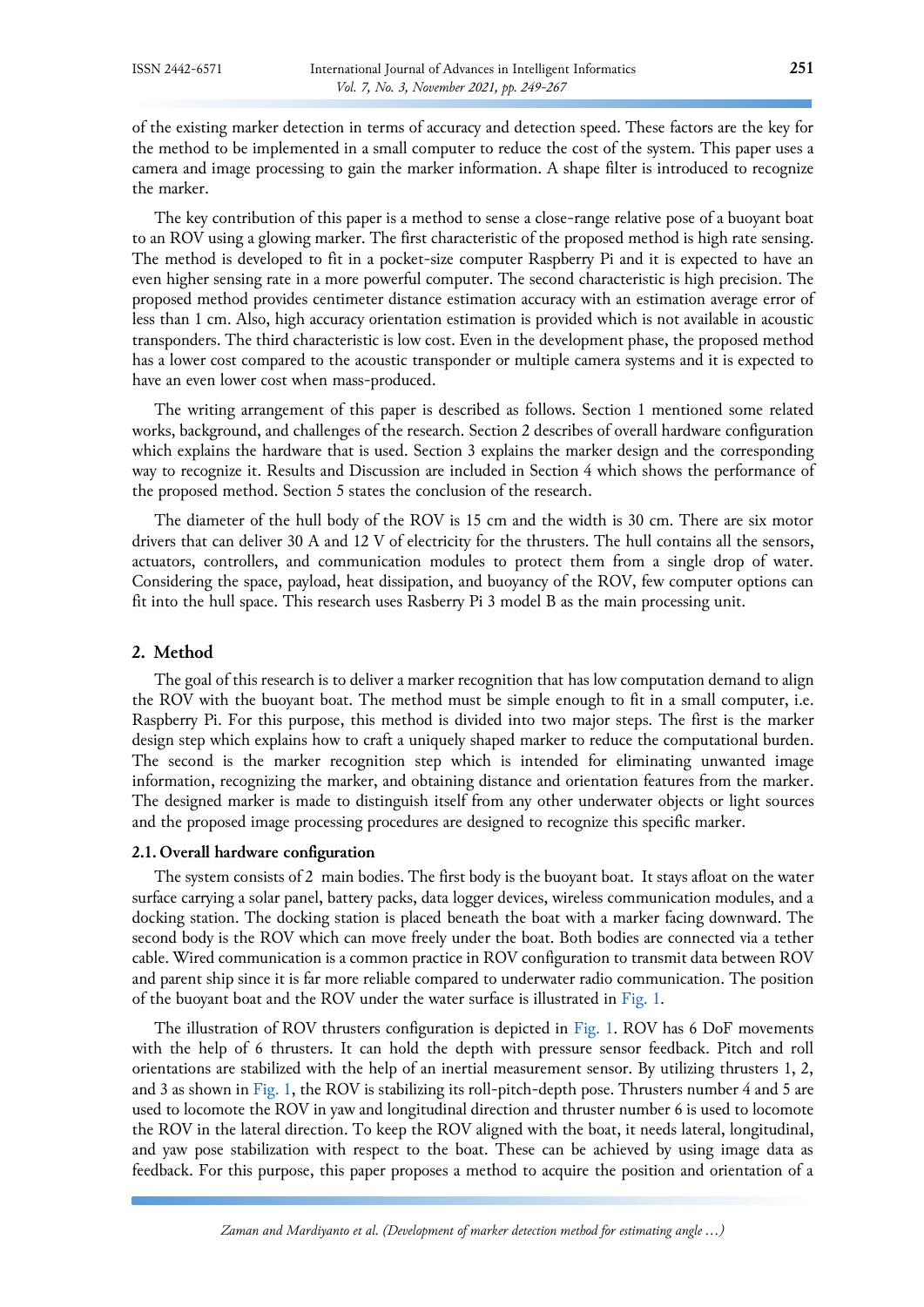buoyant boat with the help of a marker attached to it and a camera on the ROV looking up to the marker.



<span id="page-3-0"></span>**Fig. 1.** Buoyant boat and ROV configuration.

# **2.2. Marker design**

Inside the marker, there is a very bright LED and a reflector. The reflector is used to focus the light beam forward. Before the light touches the marker, the light is diffused. The picture can be seen i[n Fig.](#page-3-1) [2.](#page-3-1)



<span id="page-3-1"></span>**Fig. 2.** Inside the marker. Photo (left). Illustration (right)

The marker consists of five white glowing circles. The glow is produced by a LED behind it. By using a glowing marker, the marker can be recognized even in a dark environment. The picture of the marker can be seen in [Fig.](#page-3-2) 3.

<span id="page-3-2"></span>

Fig. 3. The marker turned off (left), turned on (right)

The light is defused and gives a glowing effect to the circle patterns when the LED is turned on. The intensity of the light is either can be controlled or fixed as needed. Because the marker design aims to create a circular light, the glow intensity is very important. If it is too bright, it will glow the surrounding area. [Fig. 4](#page-4-0) shows the marker when a pixel intensity threshold is applied. The result is five circular blobs. The pattern also plays a role to determine the pose and the distance of the marker.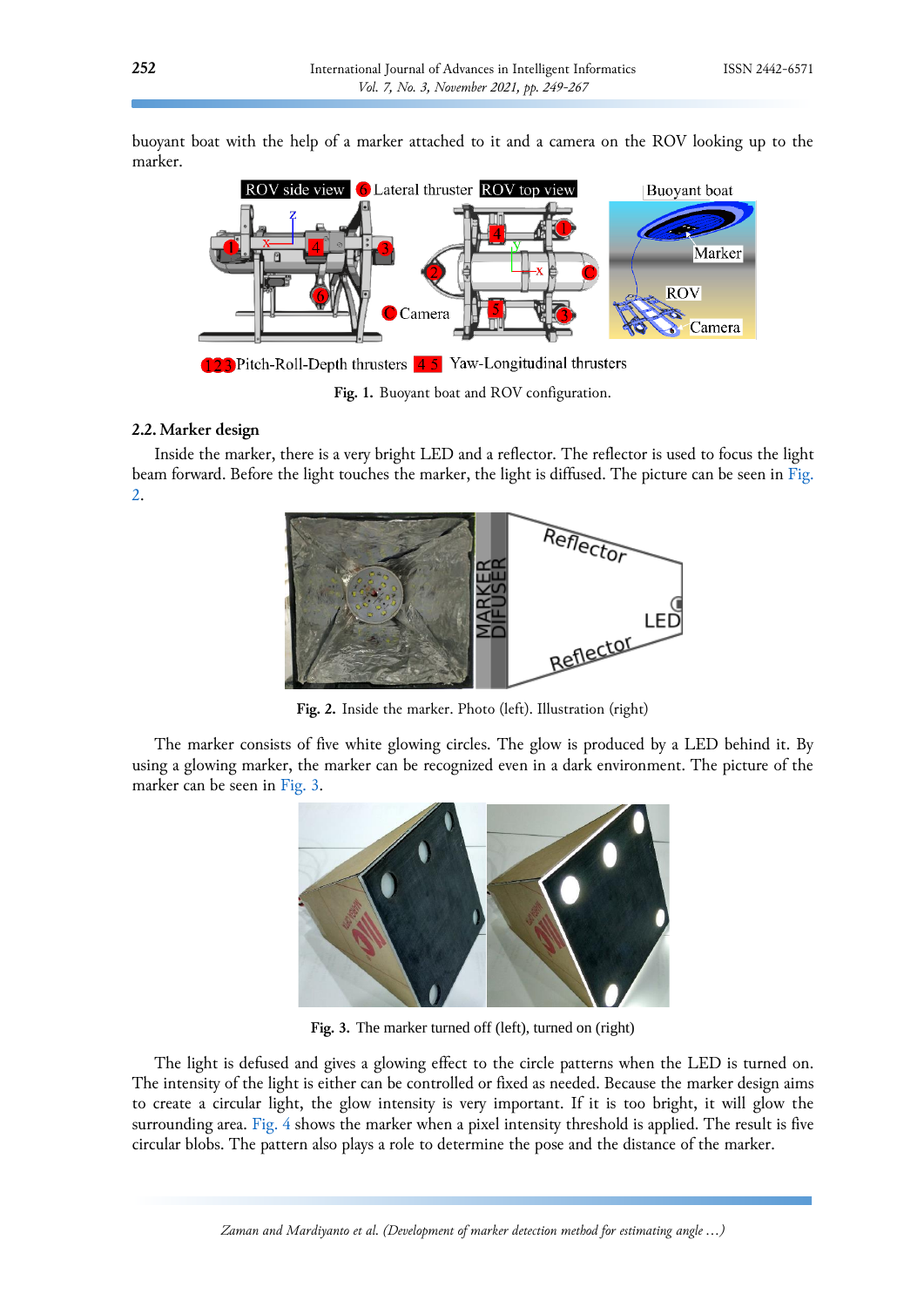

**Fig. 4.** Thresholded marker image.

This paper uses a 16x16 cm marker and the other dimension is determined in [Fig.](#page-4-1) 5. Any other dimension should work with the proposed method. The dimension is predefined so it can be used to determine the distance between camera and marker. The first to the fourth circle is used to determine the center of the marker. The fifth circle is used to determine the orientation of the marker.

<span id="page-4-1"></span><span id="page-4-0"></span>

**Fig. 5.** Size and pattern of the marker

The marker on this paper is crafted out of acrylic plastic that has been cut to a pyramid shape. Aluminum foil is used as a reflector. A White 5 watt LED lamp is used as a light source. The diffuser is also acrylic plastic, except it is milky white. The marker is unreflective black acrylic with holes to give circle patterns. The unreflective black color is important so the marker will not produce a light other than the intended pattern. The white light source and a white diffuser are important to make it easier for thresholding in the next marker recognition step.

#### **2.3. Marker recognition**

The designed marker will greatly reduce the computational processes. This is intended so this method can be applied to a small computer. The marker will also reduce noise and make it easier to distinguish the marker and the background. The method is divided into four main steps. The first is thresholding. The second is shape filtering. The third is blob shorting. The last step is distance and poses estimation. The step is illustrated in [Fig.](#page-4-2) 6 and will be explained more in the next section.

<span id="page-4-2"></span>

**Fig. 6.** Marker recognition step.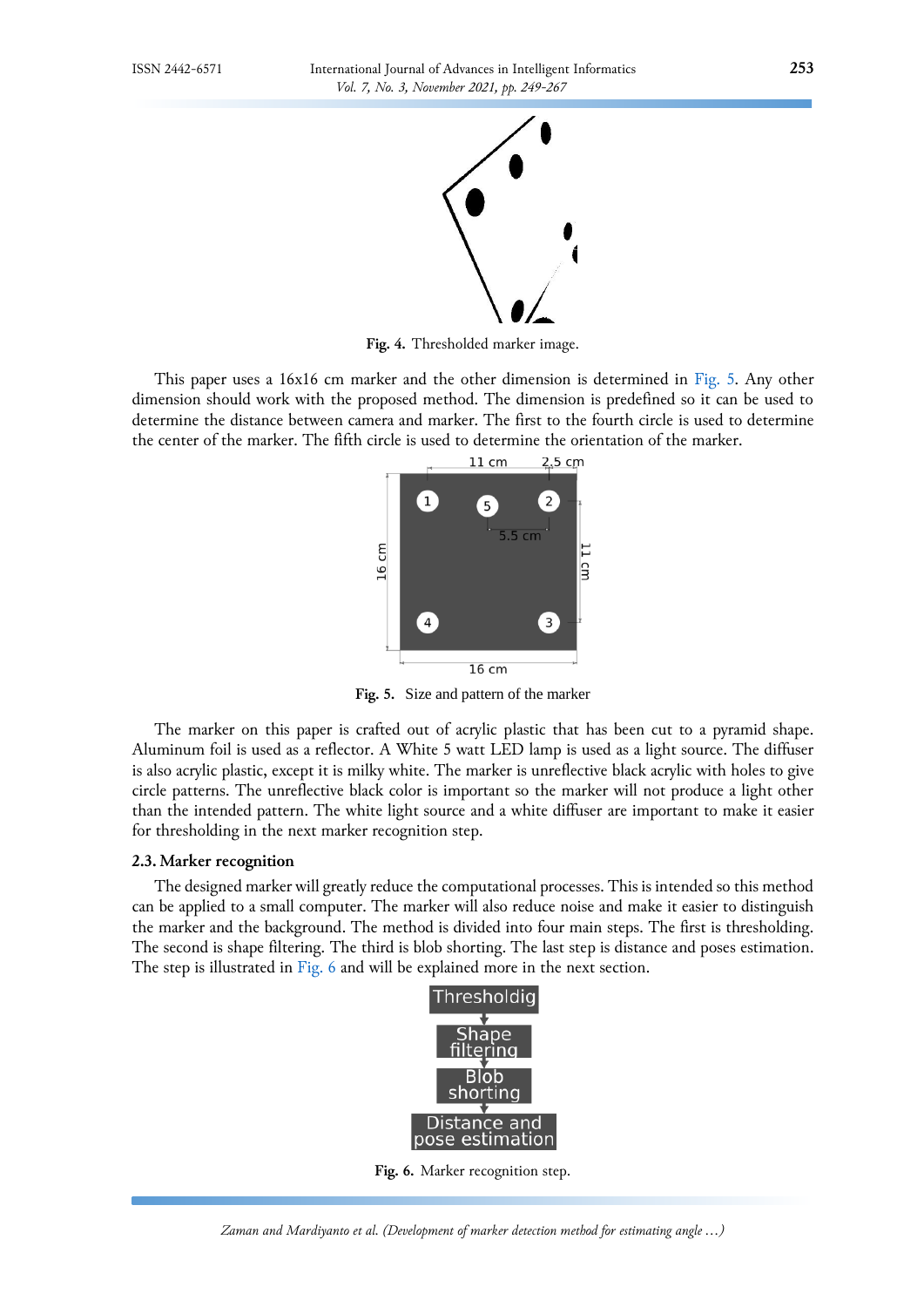# **2.3.1. Thresholding**

The first step is converting the image information to a grey image. This paper is using RGB averaging to obtain a greyscale image. Because a greyscale image has only one color channel, it will simplify computation. After a grey image is obtained, thresholding is applied. Thresholding is a step to reduce a grey image to a binary image. From this step is produced a black and white image.



<span id="page-5-0"></span>**Fig. 7.** Captured image (left) Thresholded image (right)

[Fig.](#page-5-0) 7 shows what should be expected from this step. This paper uses an inverted threshold which means bright pixel color is turned black and vice versa. The threshold value depends on the environment. The right threshold value is adjusted manually to find the best result. Marker brightness is also playing a role in the thresholding step. The best brightness for the marker is when the light shines reaching pure white color.

# **2.3.2. Shape filtering**

After the image is thresholded, the image shall contain only black and white color. Some white or black color shall appear to consolidate. In some circumstances might appear very small white or black dots. The most important thing is, to define if the pixel is consolidated or connected.

To find the shape, the first step is to find the blob. Blobs are connected to white or black pixels. Each connected blob is labeled to differentiate it from any other blob. If one blob is separated from the other blob, it means that the blob has a unique label than the others. The labeled blob can only be the white blob or the black blob. This paper chooses black blob labeling since the marker patterns appear to be black. After this step, there should be data on how many blobs are detected in the image.

Shape filtering is the key to eliminate unwanted information. The shape filter is based on size and circularity. The size of the blob is calculated by the number of connected pixels in the same label. This size in other words is the area of the blob. This method qualifies only a certain blob in a defined size range. The size constrain removes noisy little blobs and massively connected blobs. The blobs that are outside the criteria are rejected. After this step, the number of detected blobs should be reduced and more directed to the right answer.

The minimum and maximum value of the size filter is predefined in the program. The easiest way to decide the size range is trial and error since every camera has a different way to perceive an image. The most noticeable effect of the size filter is the distance of detection. A low value of maximum size detection will fail a close distance marker detection. A low value of minimum detection will allow a far distance marker detection but increase the small blob noises detection rate.

The blobs that have passed the size filtering are then processed to the next step. The next step is the circularity filter. In this step, most of the blob will be eliminated. The circularity (*c*) of the blob is defined as:

$$
c = \frac{4\pi Area}{(Perimeter)^2} \tag{1}
$$

To find the circularity, the perimeter of the blob has to be calculated. The perimeter is the sum of all the outer pixels in a certain blob of the same label. Once a blob has been labeled, the sum of these pixels can be calculated by a simple logic operation and incrimination code.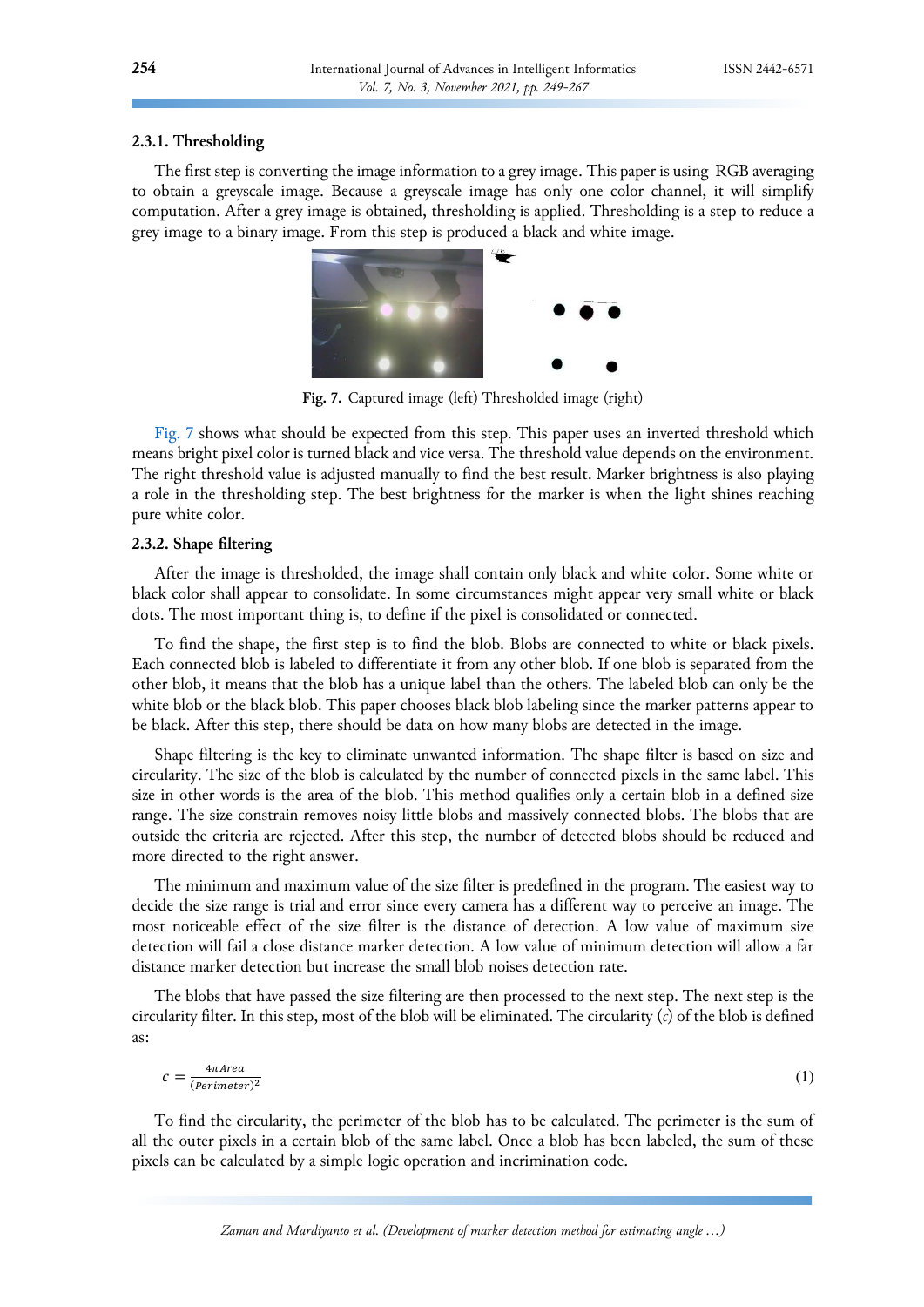One thing that can be noted from the formula above is that its maximum return value is 1. It will never return 0 but a very small value means that the blob is far from a circular shape. The blob with these criteria must be rejected. On the other way around, a value that approaches 1 means that the blob is closely visually circular. The circularity value is decided by trial and error. The brightness of the marker plays a big role in this step. A brighter marker scatters the light under the water and a circular shape light cannot be achieved. The circularity also affects how the marker is detected from the side. Viewed from the side, the patterns of the marker are perceived as oval shapes. If the maximum value, the circularity filter is too high the maker will not be detected from the side. After those two steps, the resulting image should be more specific. Many blobs will be eliminated. The only things that should be detected are the marker circles.

# **2.3.3. Blob shorting**

After the circles in the marker have been detected, the computer must tell what the marker means. As mentioned before, the marker contains five circles with one circle as an orientation reference. In this paper, the black blobs are searched row by row from the upper left of the image. The order of detected circles can be seen in [Fig.](#page-6-0) 8.



**Fig. 8.** The order of detected circles

The marker can be decoded just by shorting the detected blob. The first detected blob will always be the upper left. Then the detection goes from the lower left to the right. The process repeats to the bottom right of the image.

<span id="page-6-0"></span>

<span id="page-6-1"></span>**Fig. 9.** The shorted marker circle blobs.

Every blob must have an estimated position in the x and y coordinate. The best-estimated position would be the center, but the side pixel should be fine if it applied to all the blob. The coordinate used in this paper is described in [Fig.](#page-6-0) 8. The first blob should be the blob with the smallest y value which is the top blob. The index has to be remembered, which is 1. Then search the second blob, which is always the left most blob (has the smallest x value). Remember the index which is 3. The third blob will always be the blob with the max y value or the bottom blob. Remember the index which is 5. The fourth blob will always be the rightmost blob or having the biggest x value. Remember the index which is 4. After those steps, the pivot index should always be  $15$  – (remembered indexes). That is  $15 - (4+5+3+1)$ . The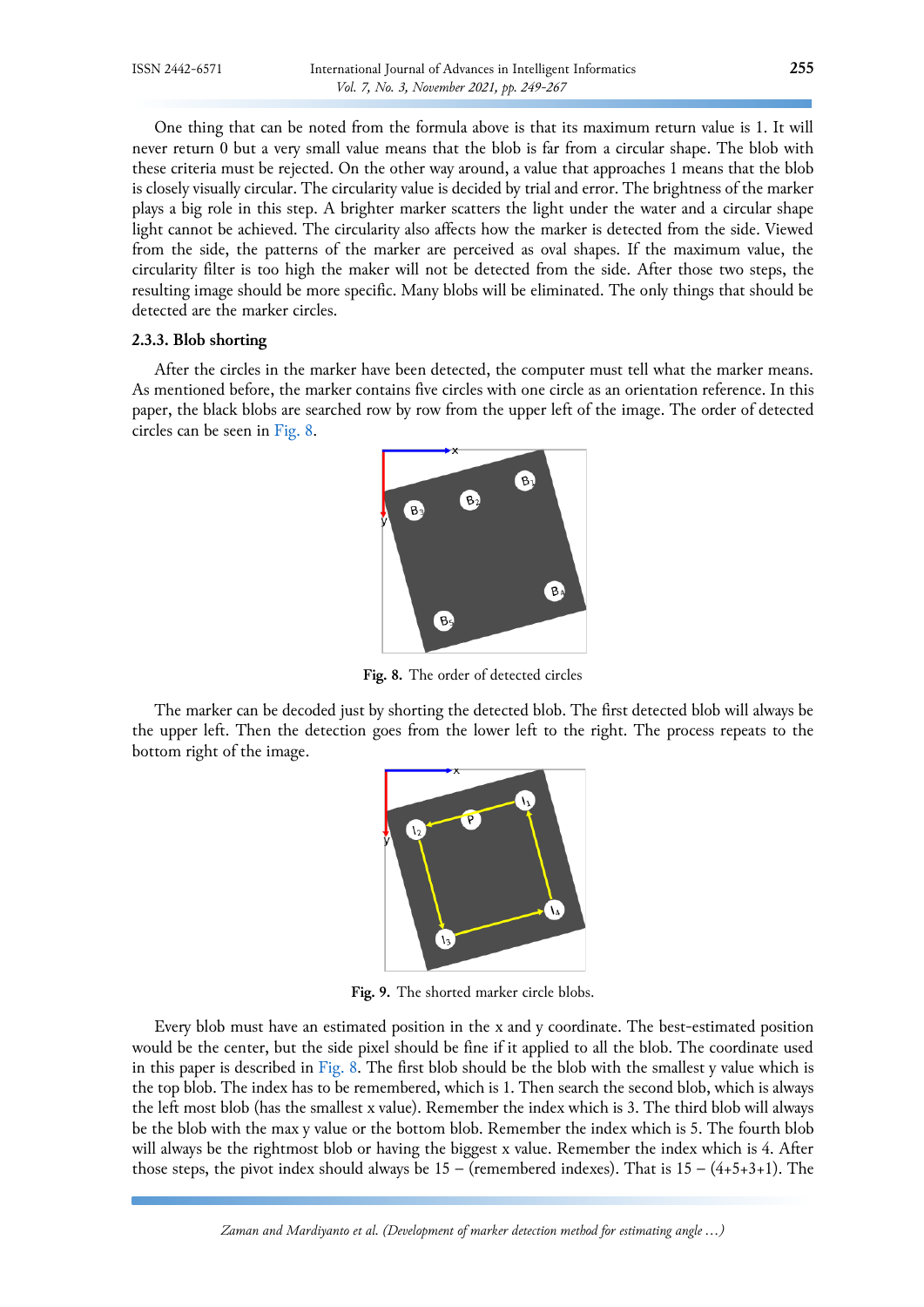answer is 2. The remembered index should always be the index of minimum x, maximum x, minimum y, and maximum y. There the pivot blob is found and its position will be used in the next step. The sorted circle is illustrated in [Fig.](#page-6-1) 9. These blob shorting can be performed by a simple if and else code.

 $Pivotblobindex = 15 - (Remembered index)$  (2)

#### **2.3.4. distance and pose estimation**

The four circles are used to calculate the center of the marker. [Fig.](#page-6-1) 9 shows the shorted blobs. The position of the center according to the x-axis *C<sup>x</sup>* is the difference of x position of odd markers (1 and 3) then the result is added to the third x position *I*<sub>3x</sub>. The position of the center according to the y-axis  $C_y$ is the difference of y position of even markers (2 and 4) then the result is added to the second x position *I2x*. The result can be averaged with the value obtained by swapping odd and even indexes.

$$
C_x = (I_{1x} - I_{3x})/2 + I_{3x}
$$
  
\n
$$
C_y = (I_{2y} - I_{4y})/2 + I_{2y}
$$
\n(3)



<span id="page-7-0"></span> $\mathcal{L}_3$ 

**Fig. 10.** Center Calculation.



<span id="page-7-1"></span>**Fig. 11.** Rotation angle calculation

The center of the marker and the pivot are used to find the rotation angle of the marker [\(Fig.](#page-7-0) 10). The rotation angle of the marker [\(Fig.](#page-7-1) 11) is the inverse tangent between the pivot and the center. Simply, the value is calculated by the difference of both y positions  $(P_\gamma - C_\gamma)$  over the difference of both x positions  $(P_x - C_x)$  then the value is applied to an inverse tangent.

$$
\theta = \arctan\left(\frac{|p_y - c_y|}{|p_x - c_x|}\right) \tag{4}
$$

These simple arithmetic logic processes are the power of this method. All these simple processes are achievable due to a predefined marker condition. Those conclude that both marker design and marker recognition are inseparable and defining the success of the algorithm. The end of processing with the same source image as [Fig.](#page-8-0) 7 is shown in Fig. 12.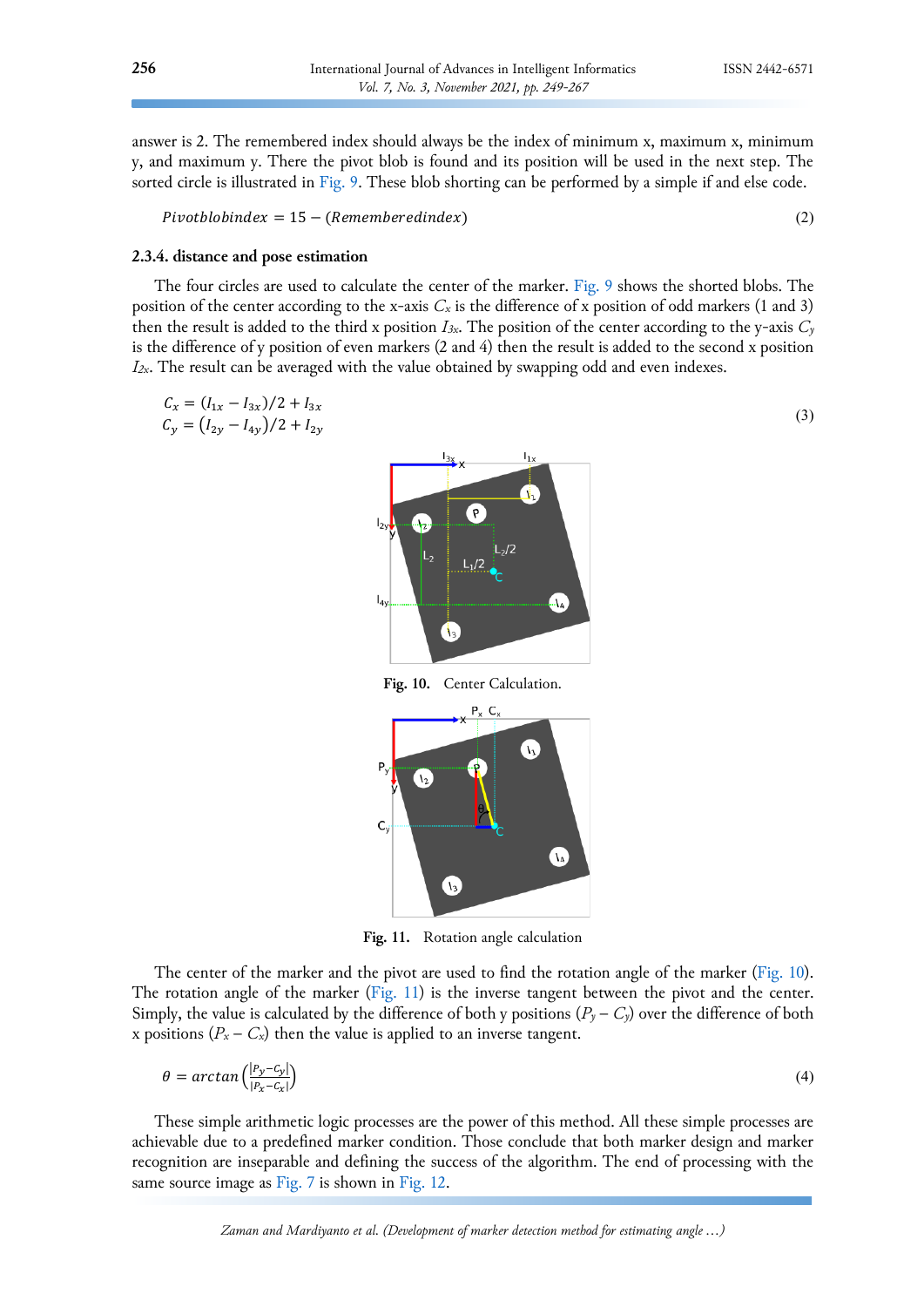

<span id="page-8-0"></span>**Fig. 12.** The end result of detection.



<span id="page-8-1"></span>**Fig. 13.** Camera geometry.

The distance estimation is using a camera geometry principle. The illustration of camera geometry is shown in [Fig.](#page-8-1) 13. From the figure, point *P* can be represented from the image plane and camera coordinate. From the camera coordinate, it has three axes  $(x, y, z)$ . From the image plane, it has 2 axes (x and y). By comparing two triangles, the coordinate of *P* in the image plane can be calculated.

$$
{}^{I}P_{x} = f(\frac{c_{P_{x}}}{c_{P_{z}}}), {}^{I}P_{y} = f(\frac{c_{P_{y}}}{c_{P_{z}}})
$$
\n(5)

The focal length (*f*) is a camera characteristic that is included in the datasheet. The Distance estimation is tied to the camera that is used. This paper uses Logitech C170 which has a focal length of 0.023 cm. Another camera characteristic that affects the estimation is the pixel to image plane ratio (*r*). The pixel ratio is sometimes not included in the datasheet. For this reason, a set of collective data should be gathered to obtain the ratio. An object with a known size is captured using the same camera. The size of the object in the image plane (*<sup>I</sup>Ps*) is calculated and compared to the size of the object in pixel ( *<sup>P</sup>Ps*) on the screen.

$$
{}^{P}P_{s} = r \, {}^{I}P_{s} \tag{6}
$$

After these two camera characteristics are found, the distance  $({}^{\text{c}}P_{z})$  of an object can be calculated as follows.

$$
{}^{C}P_{z} = fr \frac{{}^{C}P_{s}}{{}^{P}q_{s}} \tag{7}
$$

This way, the distance of a known object size can be estimated. The size that is used in this paper is the distance between the blobs. The distance between the circles in the marker is 11 cm. The Euclidean distance between the markers in pixel also can be calculated. Those values are then used as a distance estimation. In the real environment, distance estimation can be misleading. This problem can be corrected by a simple statistical step. This step will be explained in the next section.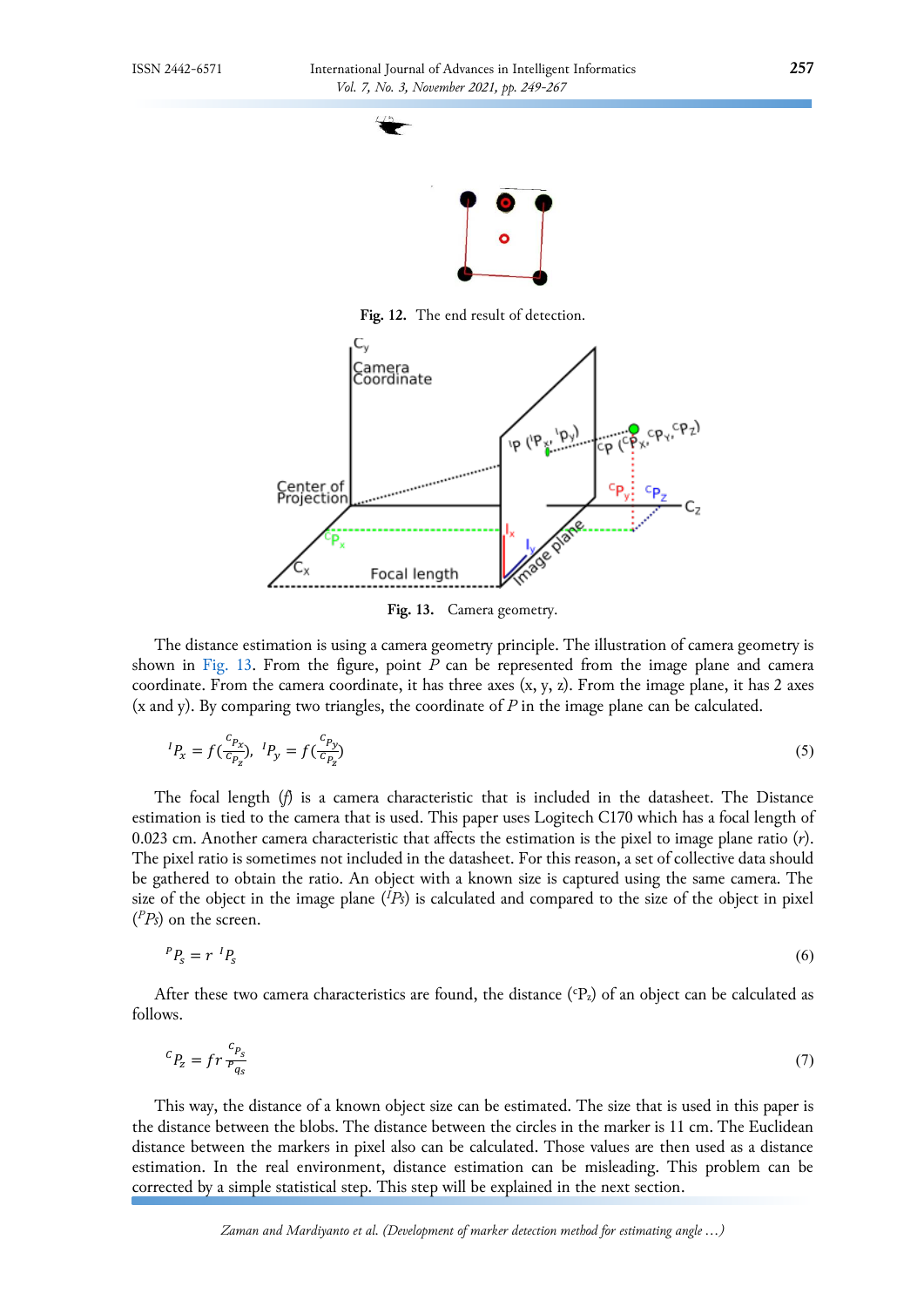# **3. Results and Discussion**

The ambition of the purposed method is to increase the speed of detection with a high detection probability. For this reason, in this section, the method will be tested and compared to a conventional marker detection method. This section also gives data to help decide the right parameter to improve the success of the method. The main feature of the method which is the ability to estimate angle and distance will also be tested.

The marker and the algorithm have been tested in various conditions. They have tested under the water, on the surface, both day and night. [Fig.](#page-9-0) 14 shows the performance of the marker under a noisy area. The source image (left) in [Fig.](#page-9-0) 14 has been thresholded and the resulting image (right) shows so many blobs but the marker is successfully recognized. From the image can also be noticed that the black background of the marker gives a role to eliminate noise surrounding the marker.

<span id="page-9-0"></span>

**Fig. 14.** Demonstration in high noise conditions. Source image (left). Marker detected (Right)

# **3.1. Optimum size filter experiment**

The size filter is dependent on many factors such as noise, the size of the designed marker, the glow intensity of the marker, or the camera being used. This experiment is done to find the right size filter. For the size filter will greatly affect the distance of the detection, this experiment presents the right size filter in a certain distance to keep the quality of the detection.

This experiment is using a C170 Logitech camera. The circle in the marker patterns has 2 cm of diameter each. The experiment is done by taking a video of one circle in the marker. A video is taken from a constant distance. At this constant distance, the method of only circle detection is applied. The circularity parameter is kept constant at 0.8. Since the size filter is connected to how far or close the marker will be detected, this experiment will conclude how far a certain threshold of size filter can detect a circle. A preview of the recorded video is shown in [Fig.](#page-9-1) 15.

<span id="page-9-1"></span>

**Fig. 15.** Preview of recorded video.

From this experiment, each distance will produce data as shown in [Fig.](#page-10-0) 16. This data is taken at a fixed distance which is 30 cm from the camera. The y-axis of the chart is the detection rate (%) and the x-axis is the minimum size of the circle filter (pixel). The minimum size filter should be used as a minimum size threshold for a circle to be detected. The detection rate is calculated from how many times a circle has been detected over the amount frames that have been recorded. The rate is calculated in percent. From [Fig.](#page-10-0) 16, it can be concluded that 2350 connected pixels (filter size) are enough to detect a designed circle from 30 cm to the camera with a detection rate of 98%. By repeating this process, the data of the optimum size filter (above 90% of detection rate) in every distance is obtained.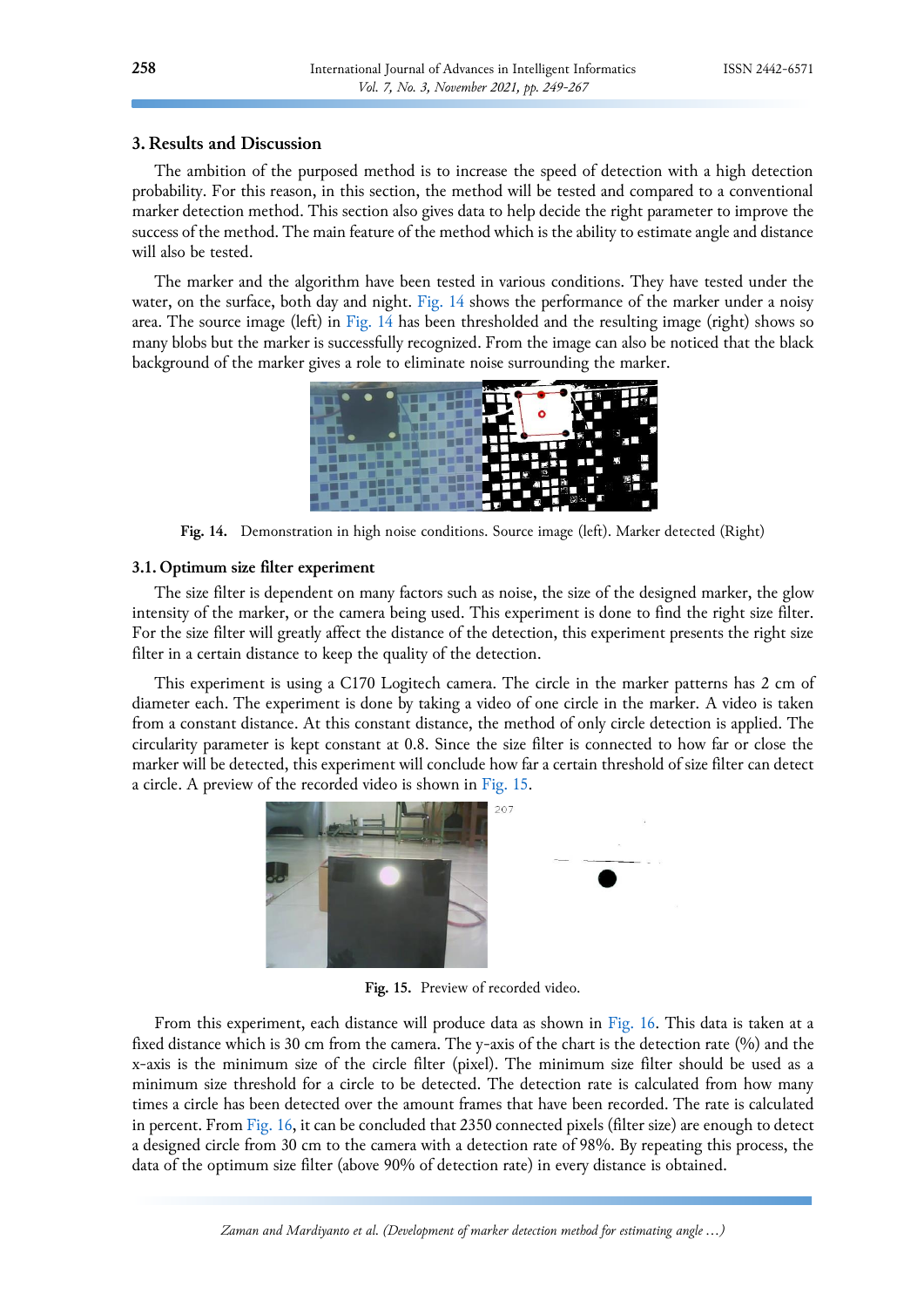

<span id="page-10-0"></span>**Fig. 16.** Detection rate and minimum size on the same distance (30 cm).



<span id="page-10-1"></span>**Fig. 17.** Minimum size filter on a certain distance.

The optimum threshold criterion of the size filter used in this paper is a size that has above 90% of detection rate. The optimum size filter at a certain distance of the camera from the circle is shown in [Fig.](#page-10-1) 17. The x-axis represents the distance in centimeter and the y-axis represents the minimum size filter in pixel. The minimum size filter should be used as a minimum size criterion for a circle to be detected. If the value of a size filter in a certain distance is smaller than the stated above, the detection rate should increase. The data in [Fig.](#page-10-1) 17 only stated distance up to 120 cm. In a distance further than 120 cm, the detection rate is increasing but never higher than 90%. From the data can be concluded that 120 cm is the maximum distance of detection in a defined optimum criterion and 230 pixels is the minimum size filter value. This phenomenon is caused by the circularity parameter. Although the marker seems to be round when the distance is higher, its circularity is below 0.8.

# **3.2. Optimum circularity experiment**

The goal of this experiment is to find the optimum circularity threshold for the filter. Choosing the right circularity threshold for the marker is important to keep the performance of marker detection. The circularity filter is affected by the viewing angle of the marker because a circle object will appear elliptical on camera when it is seen from the side. For this reason, the experiment in this section presents the optimum circularity filter at a certain viewing angle.

In this experiment single circle in the marker is used rather than the entire circle patterns. The camera is placed at a fixed distance of 60 cm from the marker. The size filter is also fixed at 100 connected pixels. The marker is panned so it appears oval in the camera. The illustration of the scenario can be seen in [Fig.](#page-11-0) 18. In this setting, the marker images and the associated angles are recorded as a video. The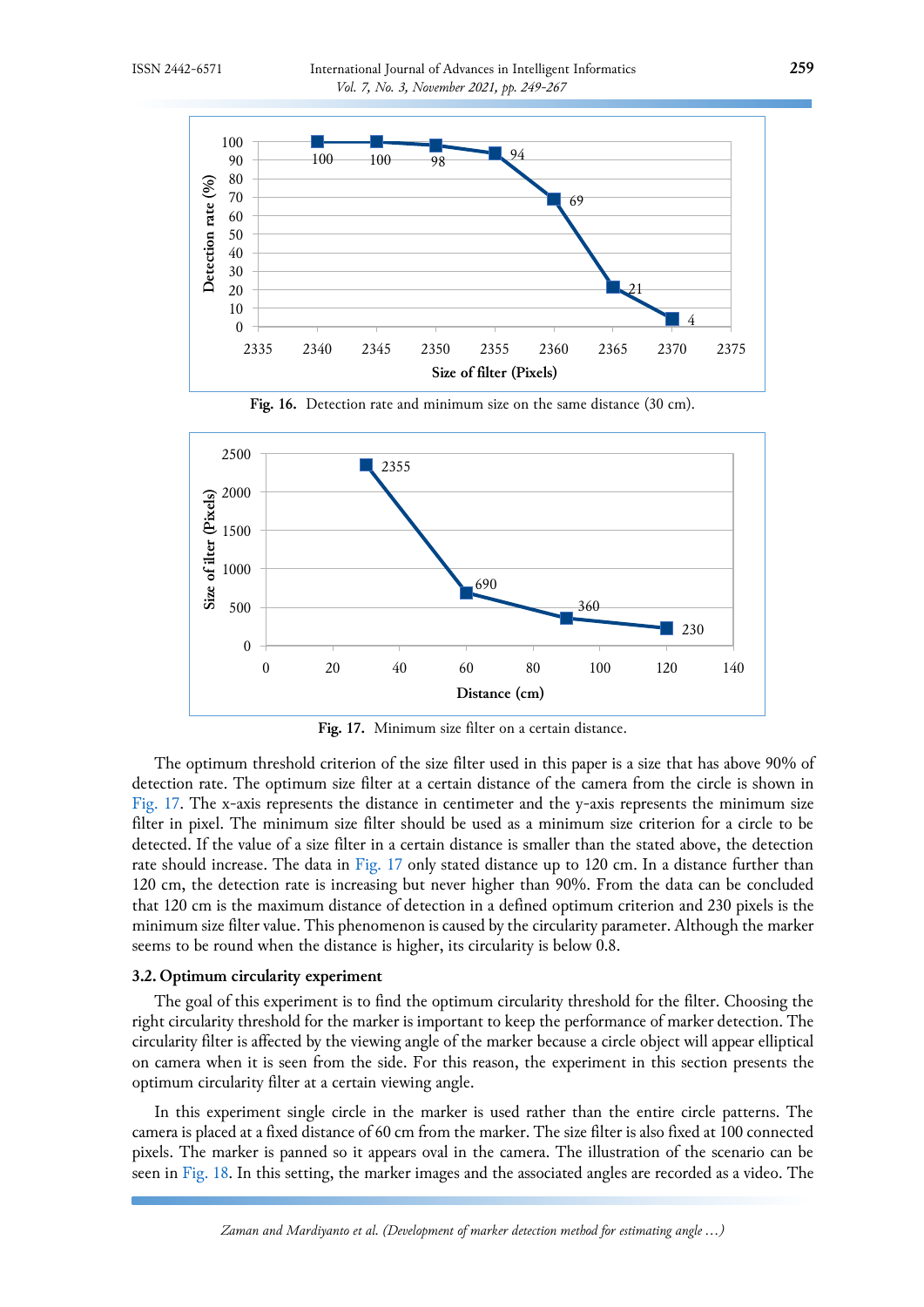panning angle measurement is illustrated in [Fig.](#page-11-0) 18. The filter is applied through all the frames in this video and then the frame in which the circle is detected is calculated. The amount of detected circle compared to the amount of total frame is calculated as detection rate.



<span id="page-11-0"></span>**Fig. 18.** Optimum circularity experiment scheme

The success rate of the marker detection is depending on which angle the marker is viewed. When the marker is viewed from the side, the circles on the marker appeared to be oval and an oval shape is considered as noise. The circularity threshold must be lowered to consider the oval shapes to be a part of the marker circles but it cannot be too low or some other random shaped noises are considered to be a part of the marker circles.

Each angle will be tested through various circularity filter thresholds. The succession rate at  $0^{\circ}$  angle is shown in [Fig.](#page-11-1) 19. The y-axis on [Fig.](#page-11-1) 19 represents the detection rate in percent and the x-axis represents the circularity filter threshold values. From the data can be seen that a low threshold value has a high detection rate. This paper chooses a detection rate of 90% as an optimum threshold. At this certain angle (0°), the threshold is set to be 0.85 to get at least 92.6% of the detection rate. The other optimum circularity threshold in another angle is presented in [Fig.](#page-12-0) 20.



<span id="page-11-1"></span>Fig. 19. Detection rate and maximum circularity on the same angle  $(0^{\circ})$ .

To be able to detect a circle in a tilted marker the circularity threshold must be lowered. [Fig.](#page-12-0) 20 shows the relation between the circularity and panning angle of the marker in degrees unit. From the graph can be seen that 0.8 should be a good threshold until the marker is panned 40°. To be able to detect from the widest range of angles, the circularity threshold must be set at 0.52. The marker with panning angles greater than 75° cannot be detected. This is because the area of the detected blob is never greater than 100 connected pixels. The value below 0.52 will never improve the detection and make it worse since irregular shape noise will be counted as a part of the marker circles.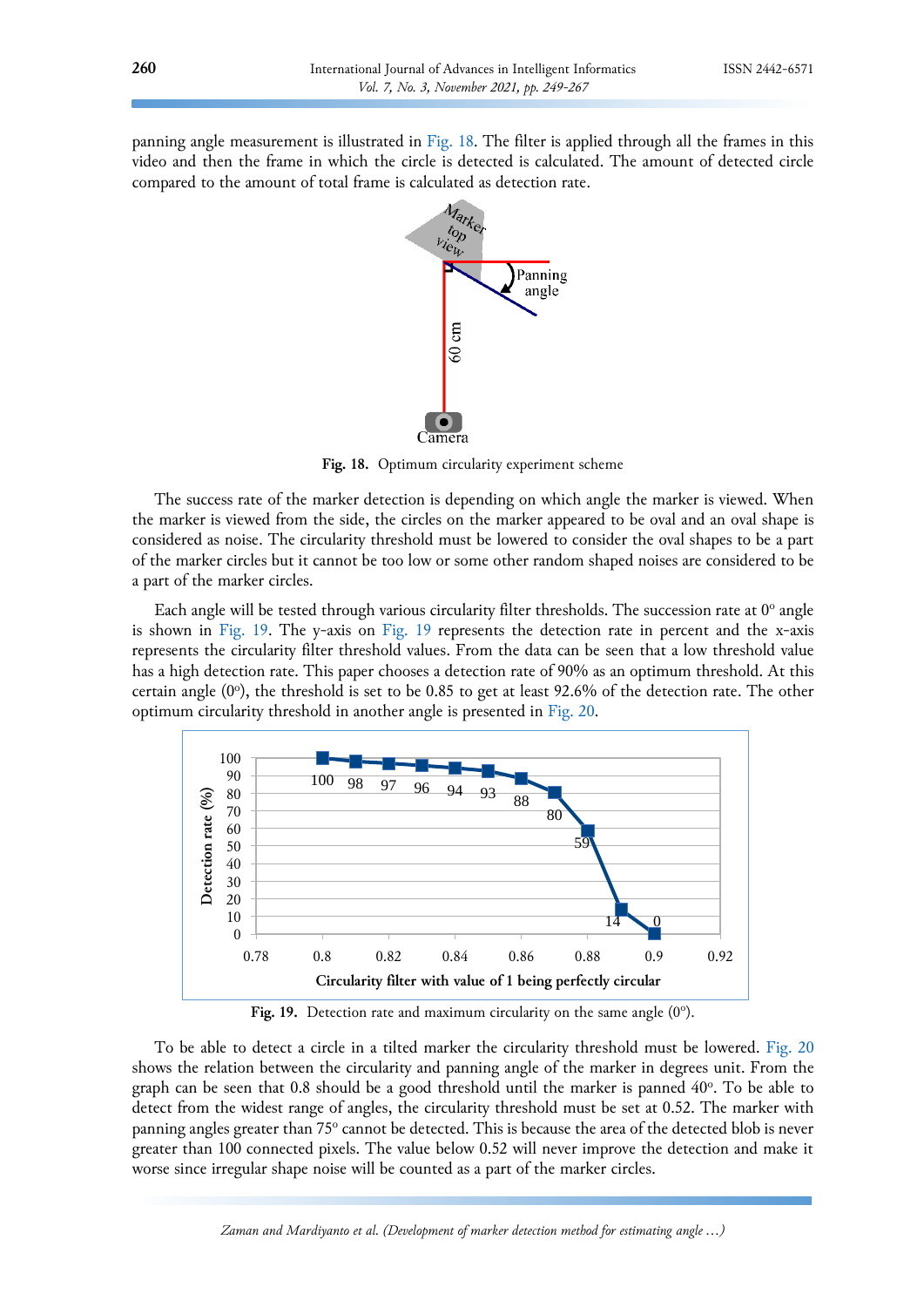

<span id="page-12-0"></span>**Fig. 20.** Optimum circularity at a certain angle.

### **3.3. Rotation angle estimation performance testing**

The marker has been designed so that its orientation can be estimated. This orientation estimation is possible with the help of a pivot blob. This experiment will test its accuracy to estimate the rotation angle. To achieve this goal, the marker is rotated at a certain angle. The rotation angle is measured by a calibrated measurement device. This angle (in degree) measurement device is then compared by the angle that has been estimated by the method. The result can be seen in [Fig.](#page-12-1) 21.



<span id="page-12-1"></span>**Fig. 21.** The measured rotation angle and estimated rotation angle

This estimation is tested on the surface. The camera is placed 60 cm from the marker. From the data that has been presented in the previous section, the experiment uses the value of 0.8 for the circularity filter and the value of 100 pixels for the size filter. This is intended to increase the detection rate at this condition.

A video of a marker in a fixed rotation angle is recorded. From this video, the method to recognize the marker is applied to each frame to estimate the marker rotation. These estimations are then averaged to form a single estimation value on that angle. The graph shown in [Fig.](#page-12-1) 21 seems to be linear which is the sign that the estimated angles (blue line) closely match its measured angles (orange line) with low variations. The average error of the estimation is 1.75° and the standard deviation of the estimation is  $0.502^{\circ}$ .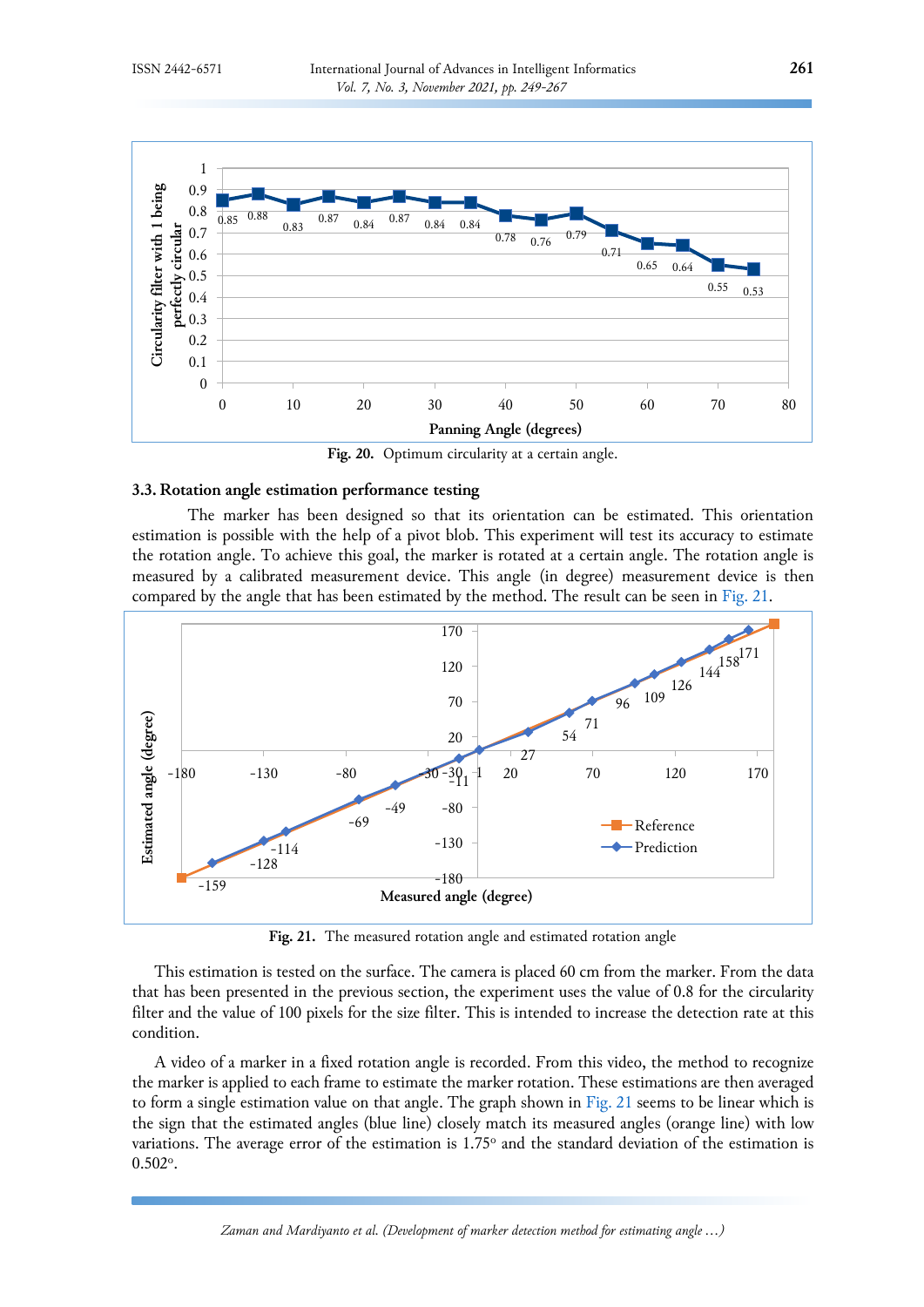# **3.4. Distance estimation performance testing**

The proposed marker and method can be used to estimate the distance between marker and camera. This experiment will test its performance. The distance estimation is tested on the surface to reveal its performance in ideal conditions. From the previous experience, the performance of distance estimation is dependent on visual clarity. When the light from the marker is scattered and failed to form a circle shape, the marker cannot be recognized.

The parameter used in this experiment is 100 connected pixels to the minimum and 0.8 of minimum circularity. The camera is placed at a certain distance from the marker, then a video is recorded. From this video at a fixed distance, the method is applied and the distance is estimated. From the same distance, several data of estimated distance are obtained. An average is calculated as a single estimated distance value. The data of real distance in centimeters compared to estimated distance in centimeters are shown in [Fig.](#page-13-0) 22.



<span id="page-13-0"></span>**Fig. 22.** The estimated distance and the real measured distance

There are two data series in [Fig.](#page-13-0) 22. Each of them represents the distance of the camera to the marker. The orange line represents the relation of the real camera to marker distance measured by a calibrated measuring device compared to itself in centimeter, and it is a straight line as a reference. The blue line represents the relation of the estimated distance by the proposed method compared to the real distance measured by a calibrated measuring device in a centimeter.

From the Graph, the blue line is above the orange line, which means there is an offset error between them. The gap between the two lines also increases, which means that the offset error increases along with marker distance. The blue line shows a straight slope which means the estimation has a linear relation to the measured distance. From this data, the error can be corrected to increase the accuracy of the estimated distance.

[Fig.](#page-14-0) 23 shows the relation between the estimated distance (x-axis) and the average error (y-axis) estimation in that distance. From the data can be concluded that the absolute value of average error is increasing. With the help of this data, the trend between the error value and the estimated distance can be calculated. A trend line is then fitted to produce a formula to compensate for the error based on the current distance estimation. The corrected distance estimation can be seen in [Fig.](#page-14-1) 24. From [Fig.](#page-14-1) 24 can be seen that the estimation is now matching the measured distance. The average error of the estimation before correction is -15.07 cm and the average error is improved to -0.62 cm after correction. The standard deviation of the estimation is 2.38 cm which means that the estimation is not highly fluctuating.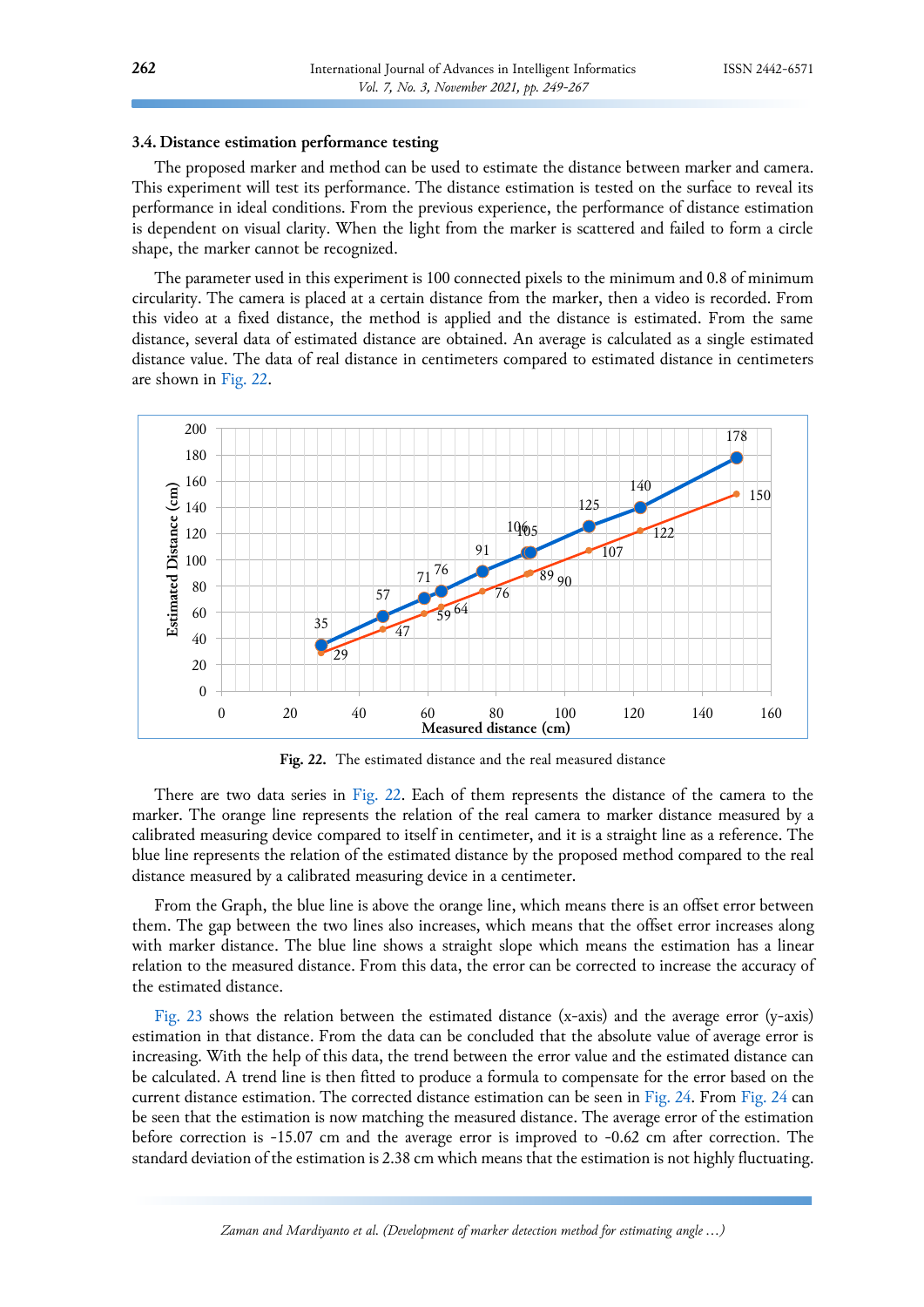

<span id="page-14-0"></span>**Fig. 23.** Average error and estimated distance



<span id="page-14-1"></span>**Fig. 24.** Corrected distance estimation.

# **3.5. Comparison between with and without size and circularity filter**

This experiment is done in a water tank with 60 cm depth. The marker is placed beneath the surface facing down. The camera is placed on the bottom of the tank facing upward to the marker. The marker video is recorded. Then on the same video, two different algorithms are applied. The first is the proposed method with the size and circularity filter. The second method is detection using only dilation and erosion.

The detection rate performance of both methods is compared in this experiment. The camera to marker distance is kept constant while the marker is tilted and panned as a variable input. The result is shown in [Fig.](#page-15-0) 25. The proposed method is drawn in blue line and the orange line shows the compared method. The y-axis represents the detection rate in percent. The x-axis represents the pan angle of the marker. On the graph can be seen that both methods failed to recognize the marker when it is panned 50 degrees. But from the other panning angles, the proposed method can recognize the marker better than the compared method.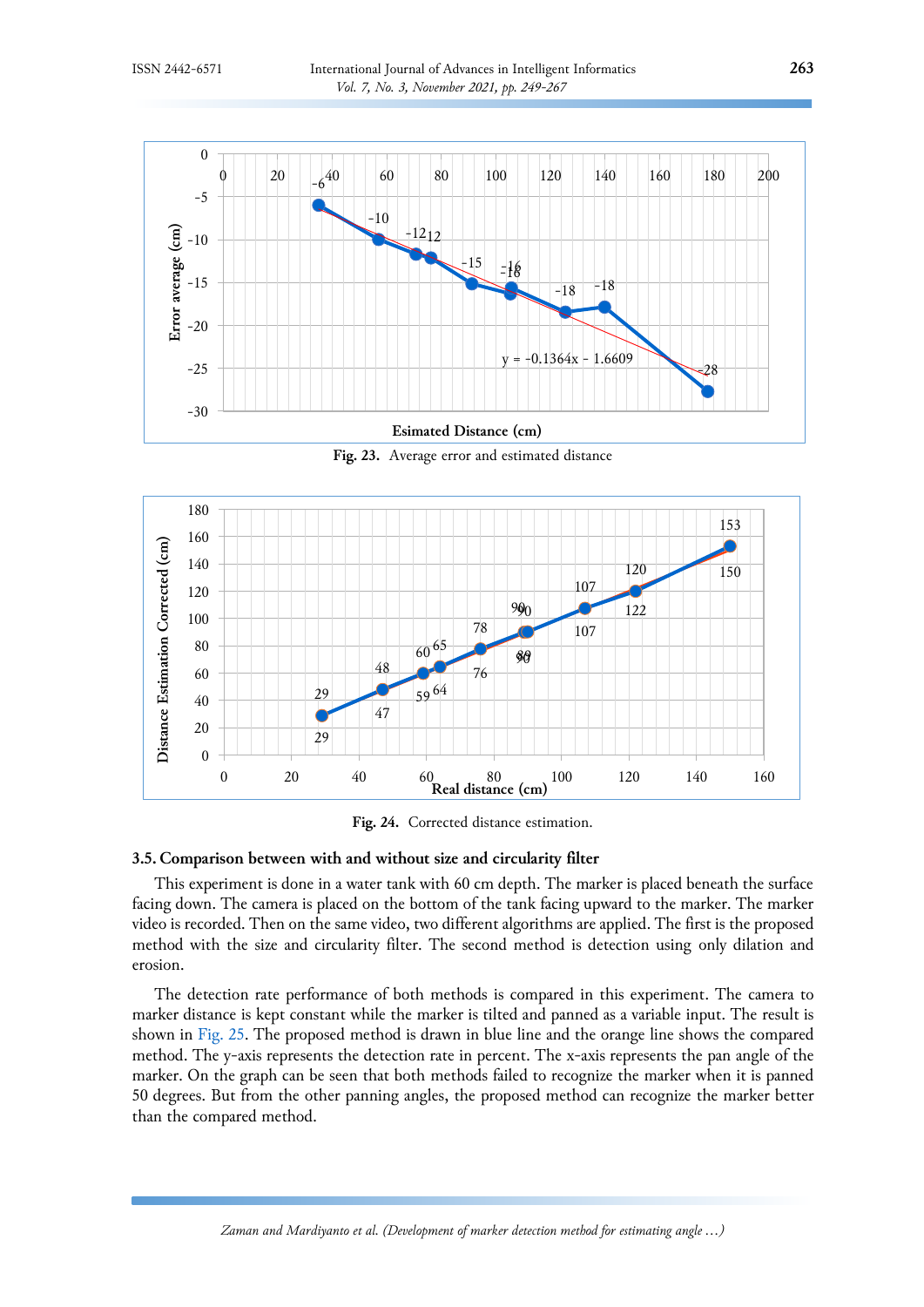

<span id="page-15-0"></span>**Fig. 25.** With and without size and circularity filter in a panned marker

The y-axis of [Fig.](#page-15-1) 26 represents the detection rate value and the x-axis represents the tilt angle. The same goes for the previous data, the maximum detectable angle is 50 degrees. In other tilt angles, the proposed method shows superiority over the compared method.



<span id="page-15-1"></span>**Fig. 26.** With and without size and circularity filter in a tilted marker

# **3.6. Marker detection in various water turbidity**

Light scattering, color shifting, or limited viewing distance is the challenge of underwater machine vision. The purpose of this experiment is to see the marker detection success rate compared to water turbidity. The experiment is carried by adding dirt to a swimming pool. In each addition, the water turbidity of the water is measured using a nephelometer. The measurement unit of the turbidity is nephelometric turbidity units (NTU). The result is presented in [Table 1.](#page-16-4) Based on the collected data, the proposed system can be used if the water has turbidity below 16.75 NTU. A higher level of turbidity scatters the light and shifts the color. In this condition, the marker is filtered out as noise, and therefore it is not detected.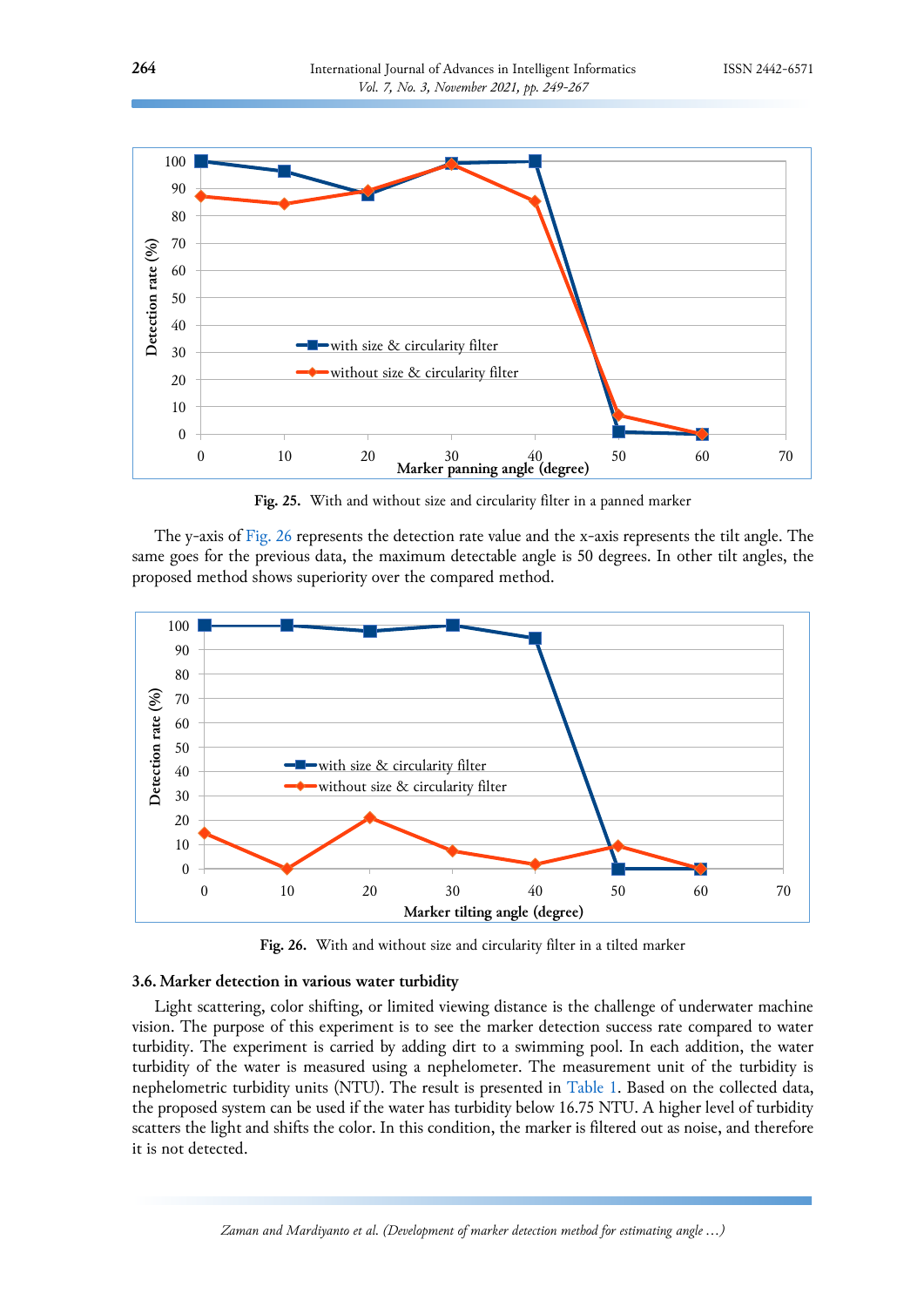| Added disturbance | Water turbidity (NTU) | Marker detection success rate (%) |
|-------------------|-----------------------|-----------------------------------|
|                   |                       | 100                               |
|                   | 2.79                  | 96.1                              |
|                   | 5.58                  | 100                               |
| 3                 | 8.37                  | 100                               |
| 4                 | 11.16                 | 97.9                              |
|                   | 13.95                 | 98.7                              |
| b                 | 16.75                 | 0                                 |
|                   | 19.54                 |                                   |

<span id="page-16-4"></span>**Table 1.** Marker detection performance vs water turbidity

### **4. Conclusion**

The designed marker with it's corresponding detection method has been developed. It successfully detects the marker up to 120 cm with a 90% of detection rate to the minimum. The marker can be detected even it is tilted up to 50° with an 80% of detection rate. The method can estimate the distance between the marker and the camera with a -0.62 cm average error. The distance estimation is proven to be stable with a standard deviation of 2.38 cm. The method successfully estimates the rotation angle of the marker with a 1.75 cm average error and it is proven to be stable with a standard deviation of 0.5 cm. The filter that is used in the paper is also proven to be superior to a regular dilating and eroding method. An adaptive blob filter parameter and adaptive marker light intensity are the future work of the paper.

# **Declarations**

**Author contribution.** All authors contributed equally to the main contributor to this paper. All authors read and approved the final paper.

**Funding statement.** None of the authors have received any funding or grants from any institution or funding body for the research.

**Conflict of interest.** The authors declare no conflict of interest.

**Additional information.** No additional information is available for this paper

# **References**

- <span id="page-16-0"></span>[1] N. Miskovic, D. Nad, and I. Rendulic, "Tracking Divers: An Autonomous Marine Surface Vehicle to Increase Diver Safety," *IEEE Robot. Autom. Mag.*, vol. 22, no. 3, pp. 72–84, Sep. 2015, doi: [10.1109/MRA.2015.2448851.](https://doi.org/10.1109/MRA.2015.2448851)
- [2] N. Stilinovic, D. Nad, and N. Miskovic, "AUV for diver assistance and safety 2014; Design and implementation," in *OCEANS 2015 - Genova*, Genova, Italy, May 2015, pp. 1–4. doi: [10.1109/OCEANS-](https://doi.org/10.1109/OCEANS-Genova.2015.7271670)[Genova.2015.7271670.](https://doi.org/10.1109/OCEANS-Genova.2015.7271670)
- [3] N. Miskovic, E. Nad, N. Stilinovic, and Z. Vukic, "Guidance and control of an overactuated autonomous surface platform for diver tracking," in *21st Mediterranean Conference on Control and Automation*, Platanias, Chania - Crete, Greece, Jun. 2013, pp. 1280–1285. doi: [10.1109/MED.2013.6608884.](https://doi.org/10.1109/MED.2013.6608884)
- [4] J. H. Tarnecki and W. F. Patterson, "A mini ROV-based method for recovering marine instruments at depth," *PLOS ONE*, vol. 15, no. 7, p. e0235321, Jul. 2020, doi: [10.1371/journal.pone.0235321.](https://doi.org/10.1371/journal.pone.0235321)
- [5] M.-M. Naddaf-Sh, H. Myler, and H. Zargarzadeh, "Design and Implementation of an Assistive Real-Time Red Lionfish Detection System for AUV/ROVs," *Complexity*, vol. 2018, pp. 1–10, Nov. 2018, doi: [10.1155/2018/5298294.](https://doi.org/10.1155/2018/5298294)
- <span id="page-16-1"></span>[6] Đ. Nađ, F. Mandić, and N. Mišković, "Using Autonomous Underwater Vehicles for Diver Tracking and Navigation Aiding," *J. Mar. Sci. Eng.*, vol. 8, no. 6, p. 413, Jun. 2020, doi: [10.3390/jmse8060413.](https://doi.org/10.3390/jmse8060413)
- <span id="page-16-2"></span>[7] R. J. Smolowitz, S. H. Patel, H. L. Haas, and S. A. Miller, "Using a remotely operated vehicle (ROV) to observe loggerhead sea turtle (Caretta caretta) behavior on foraging grounds off the mid-Atlantic United States," *J. Exp. Mar. Biol. Ecol.*, vol. 471, pp. 84–91, Oct. 2015, doi: [10.1016/j.jembe.2015.05.016.](https://doi.org/10.1016/j.jembe.2015.05.016)
- <span id="page-16-3"></span>[8] S. A. Fattah, F. Abedin, M. N. Ansary, M. A. Rokib, N. Saha, and C. Shahnaz, "R3Diver: Remote robotic rescue diver for rapid underwater search and rescue operation," in *2016 IEEE Region 10 Conference (TENCON)*, Singapore, Nov. 2016, pp. 3280–3283. doi: [10.1109/TENCON.2016.7848658.](https://doi.org/10.1109/TENCON.2016.7848658)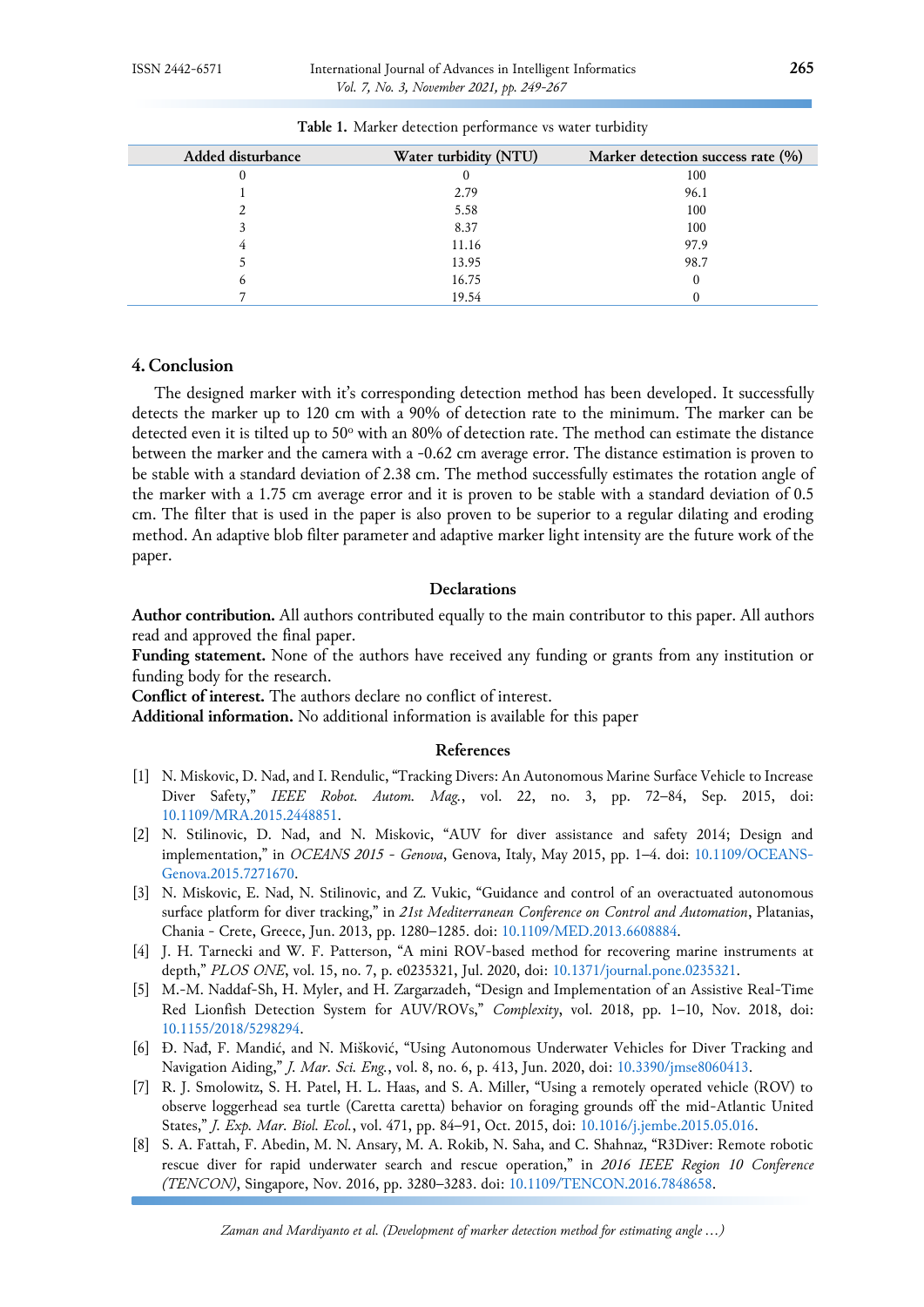- <span id="page-17-0"></span>[9] N. Sakagami, F. Takemura, R. Ono, C. Katagiri, Y. Nakanishi, and Y. Yamamoto, "Observation support system of an ROV for underwater archaeology," in *2015 International Conference on Intelligent Informatics and Biomedical Sciences (ICIIBMS)*, Okinawa, Japan, Nov. 2015, pp. 192–196. doi: [10.1109/ICIIBMS.2015.7439498.](https://doi.org/10.1109/ICIIBMS.2015.7439498)
- <span id="page-17-1"></span>[10] Ottar L. Osen, Rolf-Inge Sandvik, Jørgen Berge Trygstad, Vegard Rogne, and Houxiang Zhang, "A Novel Low Cost ROV for Aquaculture," Anchorage, AK, USA, USA, Sep. 2017. Available: [Google Scholar.](https://scholar.google.co.id/scholar?hl=id&as_sdt=0%2C5&q=A+Novel+Low+Cost+ROV+for+Aquaculture&btnG=)
- <span id="page-17-2"></span>[11] Zainah Md. Zain, Maziyah Mat Noh, and Khairul Ashraff Ab Rahim, "Design and development of an X4- ROV," Penang, Malaysia, 2016. doi: [10.1109/USYS.2016.7893910.](https://doi.org/10.1109/USYS.2016.7893910)
- <span id="page-17-4"></span>[12] Hyeung-sik Choi, Hanil Park, and Sanki Chung, "Design and control of a convertible ROV," presented at the OCEANS, 2012 - Yeosu, Yeosu, South Korea, May 2012. doi: [10.1109/OCEANS-Yeosu.2012.6263424.](https://doi.org/10.1109/OCEANS-Yeosu.2012.6263424)
- <span id="page-17-3"></span>[13] G. Kumaravelu, C. Soni, and S. R. Pandian, "Design of a compact and economical remotely operated vehicle for aquatic monitoring," in *2016 IEEE Region 10 Conference (TENCON)*, Singapore, Nov. 2016, pp. 1834– 1838. doi: [10.1109/TENCON.2016.7848338.](https://doi.org/10.1109/TENCON.2016.7848338)
- <span id="page-17-5"></span>[14] Liam Paull, Sajad Saeedi, and Mae Seto, "AUV Navigation and Localization: A Review," *IEEE J. Ocean. Eng.*, vol. 39, no. 1, pp. 131–149, Dec. 2013, doi: [10.1109/JOE.2013.2278891.](https://doi.org/10.1109/JOE.2013.2278891)
- [15] R. Lin, F. Zhang, D. Li, M. Lin, G. Zhou, and C. Yang, "An Improved Localization Method for the Transition between Autonomous Underwater Vehicle Homing and Docking," *Sensors*, vol. 21, no. 7, p. 2468, Apr. 2021, doi: [10.3390/s21072468.](https://doi.org/10.3390/s21072468)
- <span id="page-17-6"></span>[16] Z. Zhou, Y. Jiang, Y. Li, C. Jian, and Y. Sun, "A single acoustic beacon-based positioning method for underwater mobile recovery of an AUV," *Int. J. Adv. Robot. Syst.*, vol. 15, no. 5, p. 172988141880173, Sep. 2018, doi: [10.1177/1729881418801739.](https://doi.org/10.1177/1729881418801739)
- [17] J. R. Keane, A. L. Forrest, H. Johannsson, and D. Battle, "Autonomous Underwater Vehicle Homing With a Single Range-Only Beacon," *IEEE J. Ocean. Eng.*, vol. 45, no. 2, pp. 395–403, Apr. 2020, doi: [10.1109/JOE.2018.2877535.](https://doi.org/10.1109/JOE.2018.2877535)
- <span id="page-17-7"></span>[18] S. Fan, C. Liu, B. Li, Y. Xu, and W. Xu, "AUV docking based on USBL navigation and vision guidance," *J. Mar. Sci. Technol.*, vol. 24, no. 3, pp. 673–685, Sep. 2019, doi: [10.1007/s00773-018-0577-8.](https://doi.org/10.1007/s00773-018-0577-8)
- <span id="page-17-8"></span>[19] Jin-YeongPark, Bong-huanJun, Pan-mook Lee, and Junho Oh, "Experiments on vision guided docking of an autonomous underwater vehicle using one camera," *Ocean Eng.*, vol. 36, no. 1, pp. 48–61, Jan. 2009, doi: [10.1016/j.oceaneng.2008.10.001.](https://doi.org/10.1016/j.oceaneng.2008.10.001)
- <span id="page-17-9"></span>[20] M. F. Yahya and M. R. Arshad, "Tracking of multiple markers based on color for visual servo control in underwater docking," George Town, Malaysia, Jun. 2016. doi: [10.1109/ICCSCE.2015.7482233.](https://doi.org/10.1109/ICCSCE.2015.7482233)
- [21] A. Bianchi Figueiredo and A. Coimbra Matos, "MViDO: A High Performance Monocular Vision-Based System for Docking A Hovering AUV," *Appl. Sci.*, vol. 10, no. 9, p. 2991, Apr. 2020, doi: [10.3390/app10092991.](https://doi.org/10.3390/app10092991)
- [22] T. Susanto, R. Mardiyanto, and D. Purwanto, "Development of Underwater Object Detection Method Base on Color Feature," in *2018 International Conference on Computer Engineering, Network and Intelligent Multimedia (CENIM)*, Surabaya, Indonesia, Nov. 2018, pp. 254–259. doi: [10.1109/CENIM.2018.8711290.](https://doi.org/10.1109/CENIM.2018.8711290)
- <span id="page-17-10"></span>[23] E. A. Saputra and R. Mardiyanto, "Development of Object Tracking System Using Remotely Operated Vehicle Based on Visual sensor," in *2018 5th International Conference on Information Technology, Computer, and Electrical Engineering (ICITACEE)*, Semarang, Indonesia, Sep. 2018, pp. 197–202. doi: [10.1109/ICITACEE.2018.8576951.](https://doi.org/10.1109/ICITACEE.2018.8576951)
- [24] G.-J. Hou, X. Luan, D.-L. Song, and X.-Y. Ma, "Underwater Man-Made Object Recognition on the Basis of Color and Shape Features," *J. Coast. Res.*, vol. 321, pp. 1135–1141, Sep. 2016, doi: [10.2112/JCOASTRES-](https://doi.org/10.2112/JCOASTRES-D-14-00249.1)[D-14-00249.1.](https://doi.org/10.2112/JCOASTRES-D-14-00249.1)
- <span id="page-17-11"></span>[25] Z. Chen, Z. Zhang, F. Dai, Y. Bu, and H. Wang, "Monocular Vision-Based Underwater Object Detection," *Sensors*, vol. 17, no. 8, p. 1784, Aug. 2017, doi: [10.3390/s17081784.](https://doi.org/10.3390/s17081784)
- <span id="page-17-12"></span>[26] Myo Myint, Kenta Yonemori, and Akira Yanou, "Dual-eyes visual-based sea docking for sea bottom battery recharging," Monterey, CA, USA, Dec. 2016. doi: [10.1109/OCEANS.2016.7761319.](https://doi.org/10.1109/OCEANS.2016.7761319)
- [27] M. Rossi, P. Trslić, S. Sivčev, J. Riordan, D. Toal, and G. Dooly, "Real-Time Underwater StereoFusion," *Sensors*, vol. 18, no. 11, p. 3936, Nov. 2018, doi: [10.3390/s18113936.](https://doi.org/10.3390/s18113936)
- <span id="page-17-13"></span>[28] L. Zhong, D. Li, M. Lin, R. Lin, and C. Yang, "A Fast Binocular Localisation Method for AUV Docking," *Sensors*, vol. 19, no. 7, p. 1735, Apr. 2019, doi: [10.3390/s19071735.](https://doi.org/10.3390/s19071735)
- [29] T. Łuczyński, P. Łuczyński, L. Pehle, M. Wirsum, and A. Birk, "Model based design of a stereo vision system for intelligent deep-sea operations," *Measurement*, vol. 144, pp. 298–310, Oct. 2019, doi: [10.1016/j.measurement.2019.05.004.](https://doi.org/10.1016/j.measurement.2019.05.004)